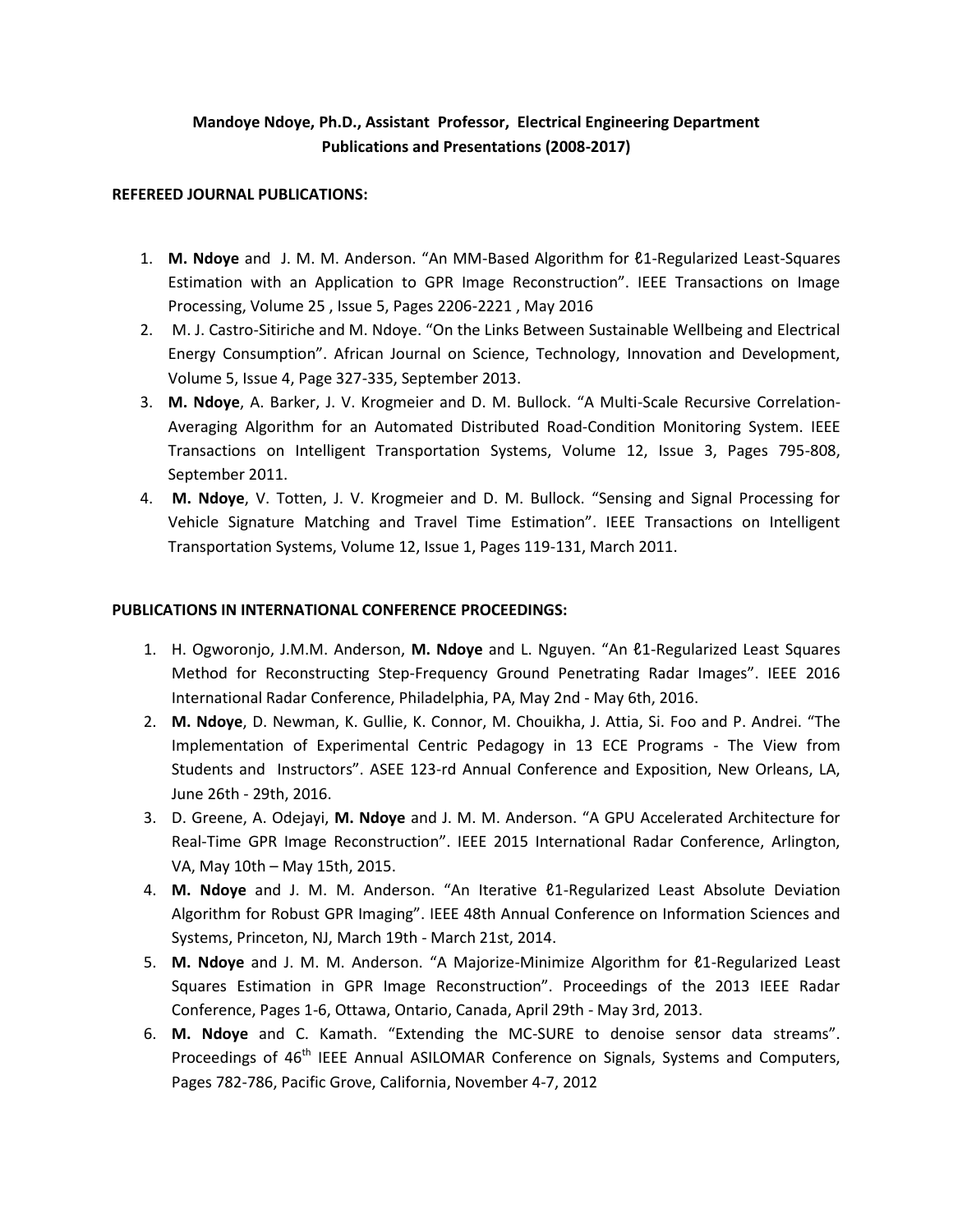- 7. M. Castro and **M. Ndoye**."Subjective Wellbeing and Sustainability: A Data Driven Look at Global Electrical Energy Consumption". Proceedings of the 5th International Conference on Appropriate Technology, Pages 141-148, Pretoria, South Africa, November 20-24, 2012.
- 8. **M. Ndoye** and C. Kamath. "Pattern Analysis in Wind Power Time Series". NASA Conference on Intelligent Data Understanding, Mountain View, CA, October 19-21, 2011.
- 9. **M. Ndoye**, V. Totten, D. M. Bullock and J. V. Krogmeier. "A Signal Processing Framework for Vehicle Re-identification and Travel Time Estimation". Proceedings of the 12st International IEEE Conference on Intelligent Transportation Systems, pages 830-835, Saint Louis, MO, USA, October 3-7, 2009.
- 10. **M. Ndoye**, A. Barker, D. M. Bullock and J. V. Krogmeier. "A Multi-Scale Recursive Correlation-Averaging Algorithm for Synchronization and Fusion of Independent Pavement Roughness Measurements". Proceedings of the 12st International IEEE Conference on Intelligent Transportation Systems, pages 644-649, Saint Louis, MO, October 3-7, 2009.
- 11. J. Ernst, **M. Ndoye**, D. M. Bullock and J. V. Krogmeier. "Maximum-Likelihood Speed Estimation using Vehicle-Induced Magnetic Signature". Proceedings of the 12st International IEEE Conference on Intelligent Transportation Systems, pages 628-643, Saint Louis, MO, October 3-7, 2009.
- 12. **M. Ndoye**, V. Totten, B. Carter, D. M. Bullock and J.V. Krogmeier. "Vehicle Detector Signature Processing and Vehicle Re-identification for Travel Time Estimation". Transportation Research Board 87th Annual Meeting, Washington, DC, January 2008, TRB paper 08-0497.
- 13. A. Barker, **M. Ndoye**, D. M. Bullock and J.V. Krogmeier. "Leveraging Vehicle Infrastructure Integration (VII) Data for Pavement Condition Monitoring". Transportation Research Board 87th Annual Meeting, Washington, DC, January 2008, TRB paper 08-0532.

## **CONFERENCE PRESENTATIONS AND TALKS**:

- 1. An Iterative  $\ell$ 1-Regularized Least Squares Algorithm for GPR Imaging. Howard University ResearchDay, Washington, DC, April 4, 2014.
- 2. An Iterative ℓ1-Regularized Least Absolute Deviation Algorithm for Robust GPR Imaging. IEEE 48<sup>th</sup> Annual Conference on Information Sciences and Systems, Princeton, NJ, March 19 - March 21, 2014
- 3. Denoising sensor streaming data using the MC-SURE algorithm. Fifth Annual Postdoctoral Symposium, Lawrence Livermore National Laboratory, 17 July 2012, Livermore, CA.
- 4. Denoising sensor streaming data using the MC-SURE algorithm. 2012 CMT-IT National Laboratory Professional Development DOE Workshop for Underrepresented Participants, Lawrence Livermore National Laboratory, 14-15 June 2012, Livermore, CA.
- 5. Pattern Analysis in Wind Power Time Series. NASA Conference on Intelligent Data Understanding, Mountain View, CA, October 19-21, 2011.
- 6. Pattern Identification in Wind Power Generation Time-Series. Fourth Annual Postdoctoral Symposium, Lawrence Livermore National Laboratory, 1st June 2011, Livermore, CA.